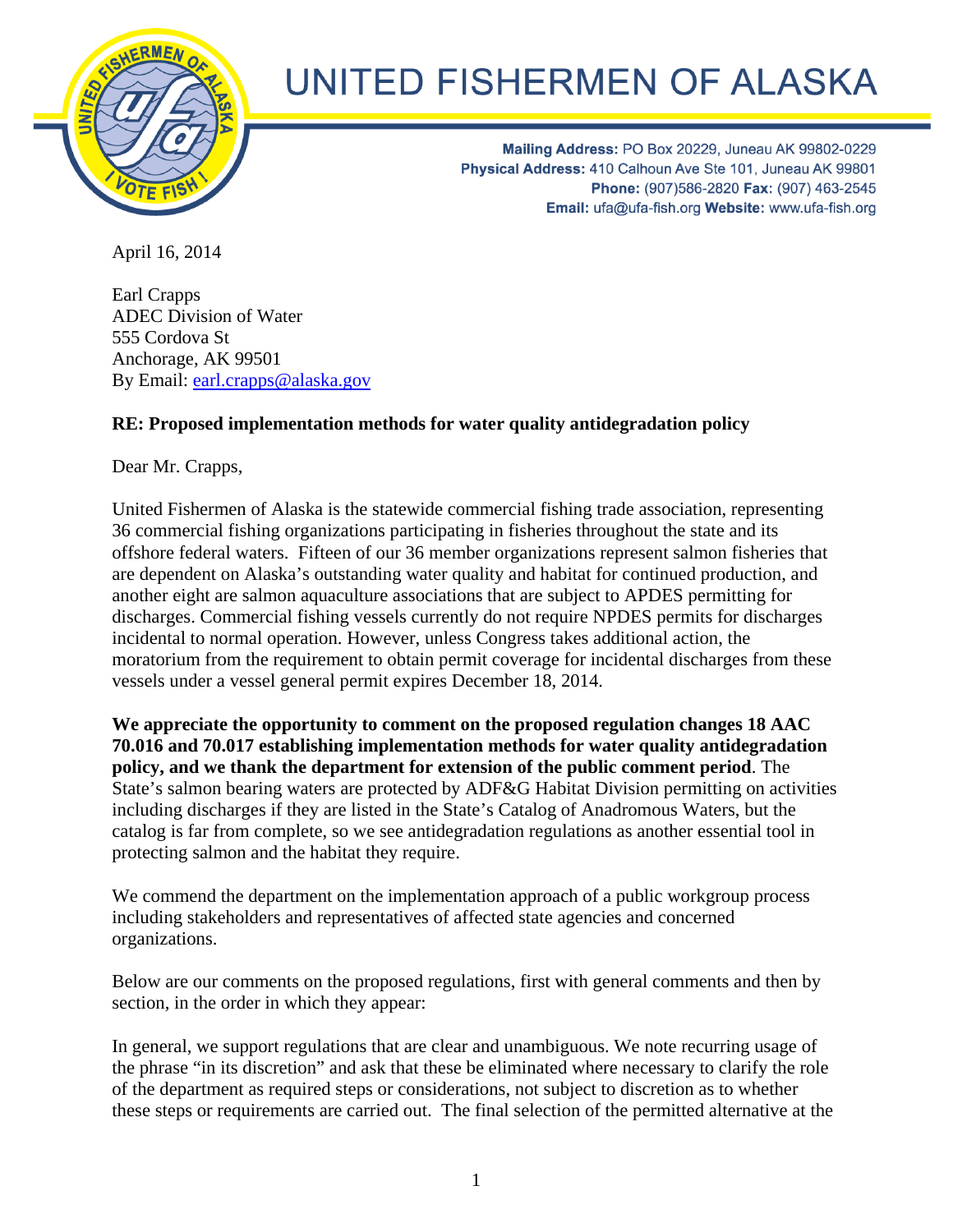end of the process may involve the discretion of the department, but tasks in the process should not be bypassed discretionarily.

We do not support that in implementing these regulations it is necessary to repeal **18 AAC 70.016(a)(2)(D)**, which reads:

"(D) the methods of pollution prevention, control, and treatment found by the department to be the most effective and reasonable will be applied to all wastes and other substances to be discharged; and"

We believe that this section is consistent with the federal antidegradation statutes and is appropriate to retain in the overriding policy, as it is important in conveying that alternatives shall be included for consideration by DEC in an antidegradation analysis, and is clear that DEC select the most effective and reasonable option. The removal of this implies that DEC might permit an option that is less effective and reasonable than alternatives, which seems contrary to common sense and prudent policy.

**18 AAC 70.016 (a) (4)** We support that an antidegradation analysis is subject to the public participation and intergovernmental review procedures under 18 AAC 70.015(c).

**18 AAC 70.016 (a) (5) (A through H)** We ask that information be included on any salmon species known to use the waterbody, including the noting of any waterbodies included in the Catalog of Anadromous Waters, within or downstream of the proposed activity. In **(G),** we are unclear on why the determination of the highest applicable antidegradation tier level for each pollutant or parameter of concern would be submitted by the applicant, and suggest that the determination of applicable tier for a given pollutant is the department's responsibility, not the applicants, as conveyed in 18 AAC 70.016 (c) (1).

## **18 AAC 70.016 (a) (6)** We have concern with:

*"the applicant may submit sufficient credible baseline water quality information, measured or modeled, for the receiving water in order for the department to determine the applicable tier level."*

We are concerned that this language is vague and that modeling is not necessarily sufficient, considering that each waterbody is unique and an application for discharge is site specific. We understand that some applicants may not have the ability to obtain thorough measurement of water quality and volume through different seasons over a period that would provide the necessary information for a tier 2 determination. The regulations are not clear as to what the department will do if the applicant chooses not to submit baseline water quality information. We suggest that "may" be changed to "shall" in this passage, or further clarification given to the process the department would use to conduct the tier 2 analysis if not provided with necessary information. We recommend not permitting discharges without adequate site specific water quality and quantity information.

## **18 AAC 70.016 (b) and (c) Tier 1 & 2**

We support the pollutant by pollutant, parameter by parameter approach, as salmon are particularly sensitive to specific pollutants. This best protects water quality and allows the appropriate classification in cases where a specific pollutant might pose a risk. In supporting this approach we also note, however, that little is known about the synergistic or biomagnifying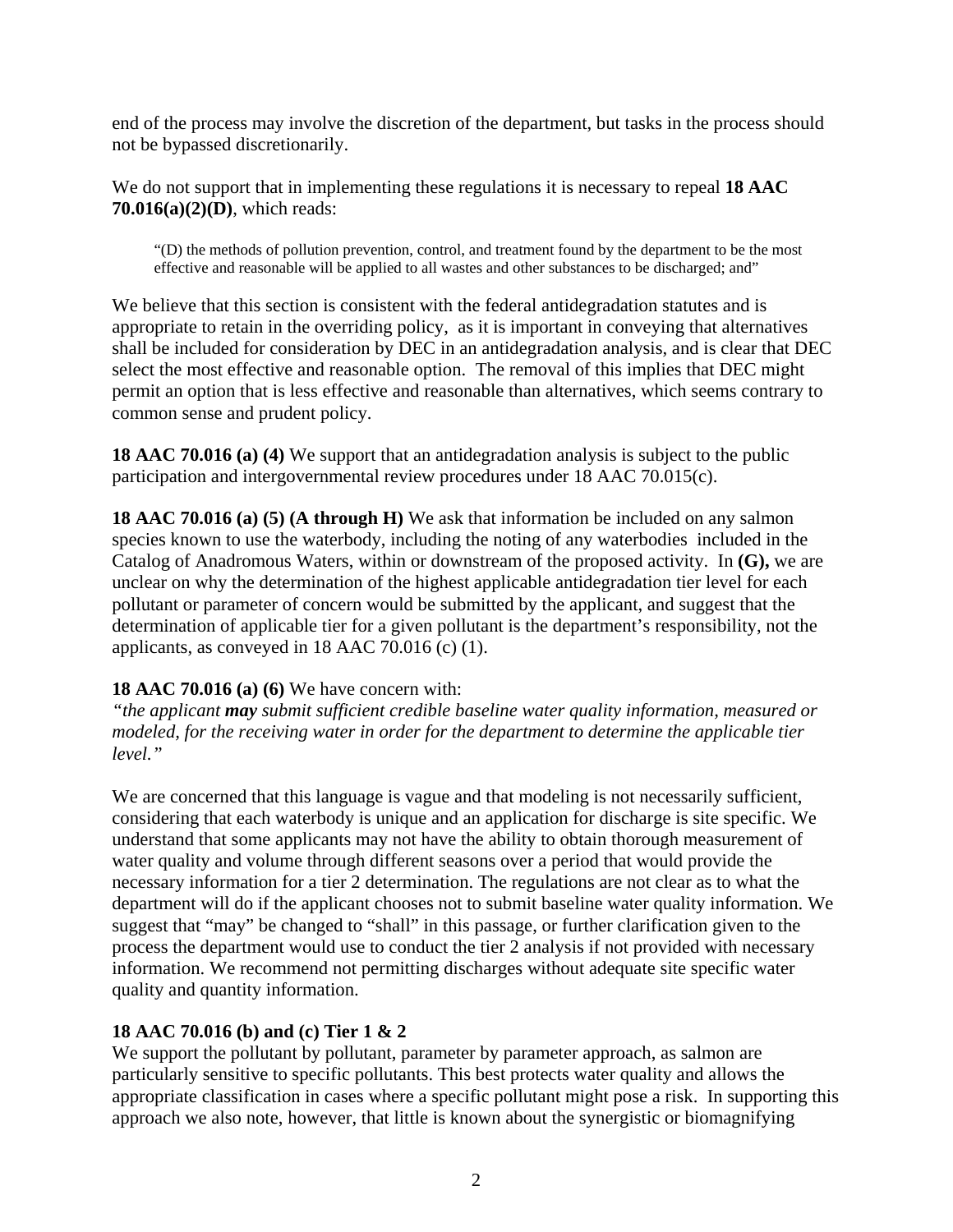effects on salmon or aquatic life from a combination of different toxins at levels that individually may not pose harm (see comment below on 18 AAC 70.016 (c) (3) ).

### **18 AAC 70.016 (c) (2)**

We have general concern with de-minimis exemptions, and feel they would only be appropriate in cases where the degradation activity is of very short duration in waters of high flushing, such as incidental discharge in the normal operation of commercial fishing vessels, and temporary net pens that hatchery operations use temporarily to imprint salmon to return to approved locations. Alaska's salmon hatcheries are subject to NPDES permitting for raceways but *"net pens rearing native species released after a growing period of no longer than 4 months to supplement commercial and sport fisheries"* are exempted from permitting in the EPA Effluent Limitations Guidelines and New Source Performance Standards for the Concentrated Aquatic Animal Production Point Source Category (Federal Register August 23, 2004, online at http://www.epa.gov/fedrgstr/EPA-WATER/2004/August/Day-23/w15530.htm ).

We ask that de minimis exemptions in Tier 2 applications be very limited and closely defined, and not be allowed for pollutants that are known or become known to "biomagnify" in their effects on salmon and aquatic life (see comment below on 18 AAC 70.016 (c) (3)).

We have concerns with the arbitrary 5% threshold over the existing, permitted or allowable discharge level, because it would become problematic in situations with successive "de minimis" applications for discharge in the same waterbody.

#### **18 AAC 70.016 (c) (2) (B) & (C)**

In this section it appears that the word "and" is incorrectly placed in the line below where it belongs, as the passage does not seem to make grammatical sense. We suggest placing it as it appears in brackets and removing it from where we show it in strikethrough below:

*"The proposed discharge will not cumulatively decrease the available assimilative capacity of the receiving water by more than five percent from the conditions as of the initial date of this section; the cumulative lowering of water quality must take into account all sources in the receiving water, [and]* 

*(C) the following conditions are met; and (i through iv)"* 

#### **18 AAC 70.016 (c) (3)**

In general we have concerns with this section because it allows for categorical exemptions. Discharges allowed without antidegradation analysis under general permits and de minimis exceptions may benefit from being reviewed at some time to be analyzed based on new information – especially the synergistic effects of different contaminants that are currently not well understood. A 2008 Pacific Northwest study noted:

"Although the effects of individual anticholin-esterase insecticides on aquatic species have been studied for decades, the neurotoxicity of mixtures is still poorly understood…

"We observed addition and synergism, with a greater degree of synergism at higher exposure concentrations. Several combinations of organophosphates were lethal at concentrations that were sublethal in single-chemical trials…"

The Synergistic Toxicity of Pesticide Mixtures: Implications for Risk Assessment and the Conservation of Endangered Pacific Salmon Cathy A. Laetz,1 David H. Baldwin,1 Tracy K. Collier,1 Vincent Hebert,2 John D. Stark,3 and Nathaniel L. Scholz1 http://www.ncbi.nlm.nih.gov/pmc/articles/PMC2661902/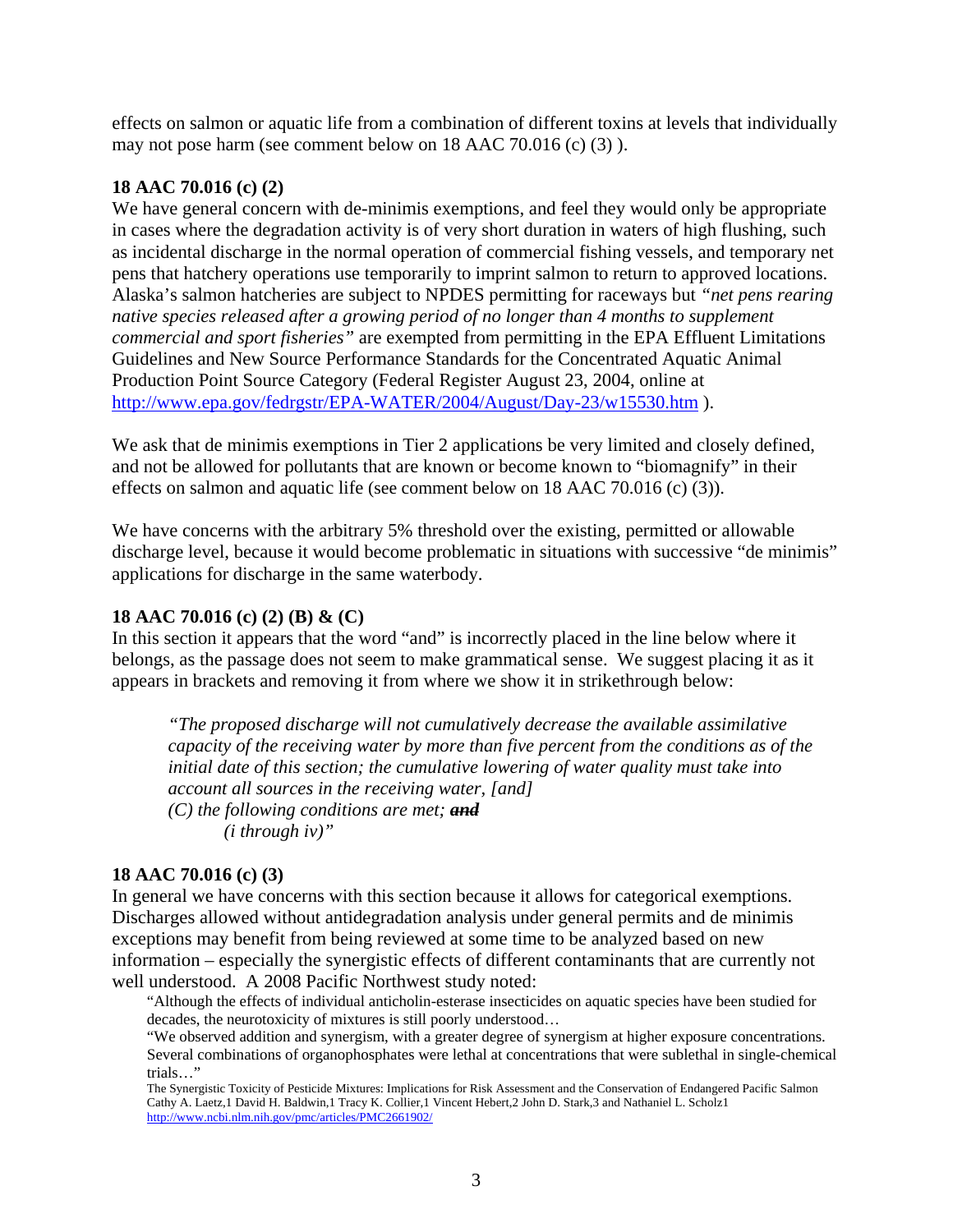In addition, new technologies may be developed or new market opportunities for discharged matter may become cost-effective to provide a practicable "no discharge" alternative to an ongoing discharge. The antidegradation review would provide a mechanism to promote adoption of new technologies or practices that could reduce degradation, which otherwise might not become apparent to the permittee.

We are especially concerned with  $(C)$  in this section which seems to mean that a rogue operation that "required but did not apply or receive a permit", would be categorically exempted from antidegradation analysis.

All in all, we feel that the only appropriate categorical exemption, if any, would be renewal of discharges that had previously undergone antidegradation analysis in some reasonable time frame such as ten years, and are not proposing an increase in discharge.

# **18AAC 70.015 (c) (5) (B)** Requirements of a Tier 2 application:

We are concerned with the use of *"such as"* preceding the list of practicable alternatives for the proposed discharge, as ask that (i), the non-discharge alternative analysis, be required rather than suggested as inferred by the phrase, *"such as"*. In this passage we also recommend that analysis of *(iv) seasonal discharges to avoid critical ecological time periods* be required in any waters included in the Catalog of Anadromous Waters, so that consideration of the various life stages of salmon in a system is assured.

**18AAC 70.015 (c) (5) (E)** We have concern that the applicant would identify the least degrading practicable alternative in their application. While they may have a preferred alternative, the determination of the least degrading practicable alternative is the responsibility of the department in its analysis, and this alternative should be required in the permit.

**18AAC 70.015 (c) (6) (A & B)** We have concerns that the requirement for either a social or economic importance analysis seems to only require description of the positive benefits of a degradation proposal. These analyses should also include consideration of negative effects. In (B), the economic importance analysis should also consider if there are economic effects outside the area where the receiving water is located – which is often the case with salmon bearing waters that provide resource for commercial, subsistence, personal use and sport activity far beyond the local area.

# **18 AAC 70.016 (e) - General permit antidegradation analysis**

We have concerns that this section is very loosely defined and is not clear on the potential range of waterbodies and activities that might be included or allowed in a general permit, as the effects of discharges are cumulative and site specific. We also have concerns with the interplay of de minimis exemptions in applications under a general permit, and would support clear language that defines parameters for general permits, limits on the geographical extent, and analysis of combined effects of proposed activities. Similarly to de minimis exemptions, we suggest that general permits be very limited and closely defined.

# **18 AAC 70.017 Tier 3 Outstanding National Resource Water**

In (a) of this section, "Tier 3 water shall be designated in statute." We interpret that this would require approval from the legislature, but we are not confident in the practical ability of a legislature to accomplish this in one or two 90 day regular sessions. We suggest that language